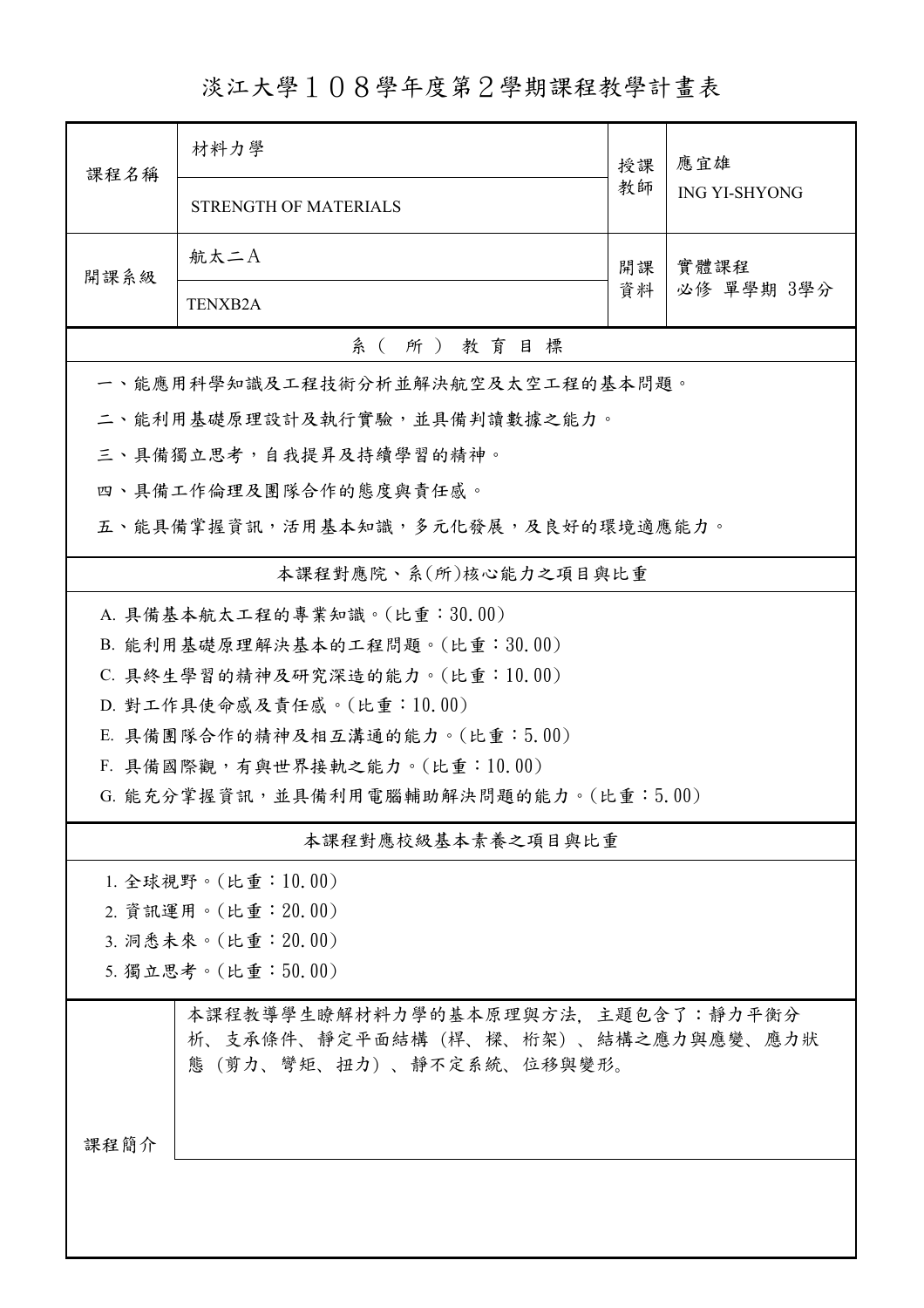This course introduces students to the fundamental principles and methods of solid mechanics. Topics covered include: analysis of static equilibrium, support conditions, analysis of static-determinate planar structures (bars, beams, trusses), stresses and strains in structures, states of stress (shear, bending, torsion), statically indeterminate systems, and displacements and deformations.

## 本課程教學目標與認知、情意、技能目標之對應

將課程教學目標分別對應「認知(Cognitive)」、「情意(Affective)」與「技能(Psychomotor)」 的各目標類型。

一、認知(Cognitive):著重在該科目的事實、概念、程序、後設認知等各類知識之學習。

二、情意(Affective):著重在該科目的興趣、倫理、態度、信念、價值觀等之學習。

三、技能(Psychomotor):著重在該科目的肢體動作或技術操作之學習。

| 序<br>號         | 教學目標(中文)                      |                                 |            | 教學目標(英文)                                                                                                          |                      |  |
|----------------|-------------------------------|---------------------------------|------------|-------------------------------------------------------------------------------------------------------------------|----------------------|--|
|                | 學原理與方法。                       | 使學生了解固體力學相關之基本力                 |            | To understand the fundamental principles and<br>methods of solid mechanics.                                       |                      |  |
|                | 使學生了解結構元件之應力、應<br>變、位移的意義與關係。 |                                 |            | To understand the definitions and relations of<br>stresses, strains, and displacements in structural<br>elements. |                      |  |
| $\overline{3}$ |                               | 使學生學會分析靜定與靜不定問題<br>之結構(桿、樑、桁架)。 |            | To learn to analyze determinate and indeterminate<br>structures (bars, beams, trusses).                           |                      |  |
| $\overline{4}$ | 工程問題的能力。                      | 培養學生利用數學及物理觀念分析                 |            | To develop the ability of analyzing engineering<br>problems with mathematics and physics theorems.                |                      |  |
|                | 教學目標之目標類型、核心能力、基本素養教學方法與評量方式  |                                 |            |                                                                                                                   |                      |  |
| 序<br>號         | 目標類型                          | 院、系 $(\kappa)$<br>核心能力          | 校級<br>基本素養 | 教學方法                                                                                                              | 評量方式                 |  |
| 1              | 認知                            | <b>ABCDF</b>                    | 135        | 講述、討論                                                                                                             | 測驗、討論(含課<br>堂、線上)    |  |
| 2              | 認知                            | <b>ABCDF</b>                    | 135        | 講述、討論                                                                                                             | 測驗、討論(含課<br>堂、線上)    |  |
| 3              | 認知                            | <b>ABCDEF</b>                   | 135        | 講述、討論                                                                                                             | 測驗、討論(含課<br>堂、線上)    |  |
| 4              | 認知                            | <b>ABCDEFG</b>                  | 1235       | 講述、討論                                                                                                             | 測驗、討論(含課<br>堂、線上)、實作 |  |
|                | 授課進度表                         |                                 |            |                                                                                                                   |                      |  |
| 週<br>次         | 日期起訖                          | 內 容 (Subject/Topics)<br>備註      |            |                                                                                                                   |                      |  |
|                | $109/03/02$ ~<br>109/03/08    | Tension, Compression, and Shear |            |                                                                                                                   |                      |  |
| 2              | $109/03/09$ ~<br>109/03/15    | Tension, Compression, and Shear |            |                                                                                                                   |                      |  |
| 3              | $109/03/16$ ~<br>109/03/22    | Axially Loaded Members          |            |                                                                                                                   |                      |  |
| 4              | $109/03/23$ ~<br>109/03/29    | Axially Loaded Members          |            |                                                                                                                   |                      |  |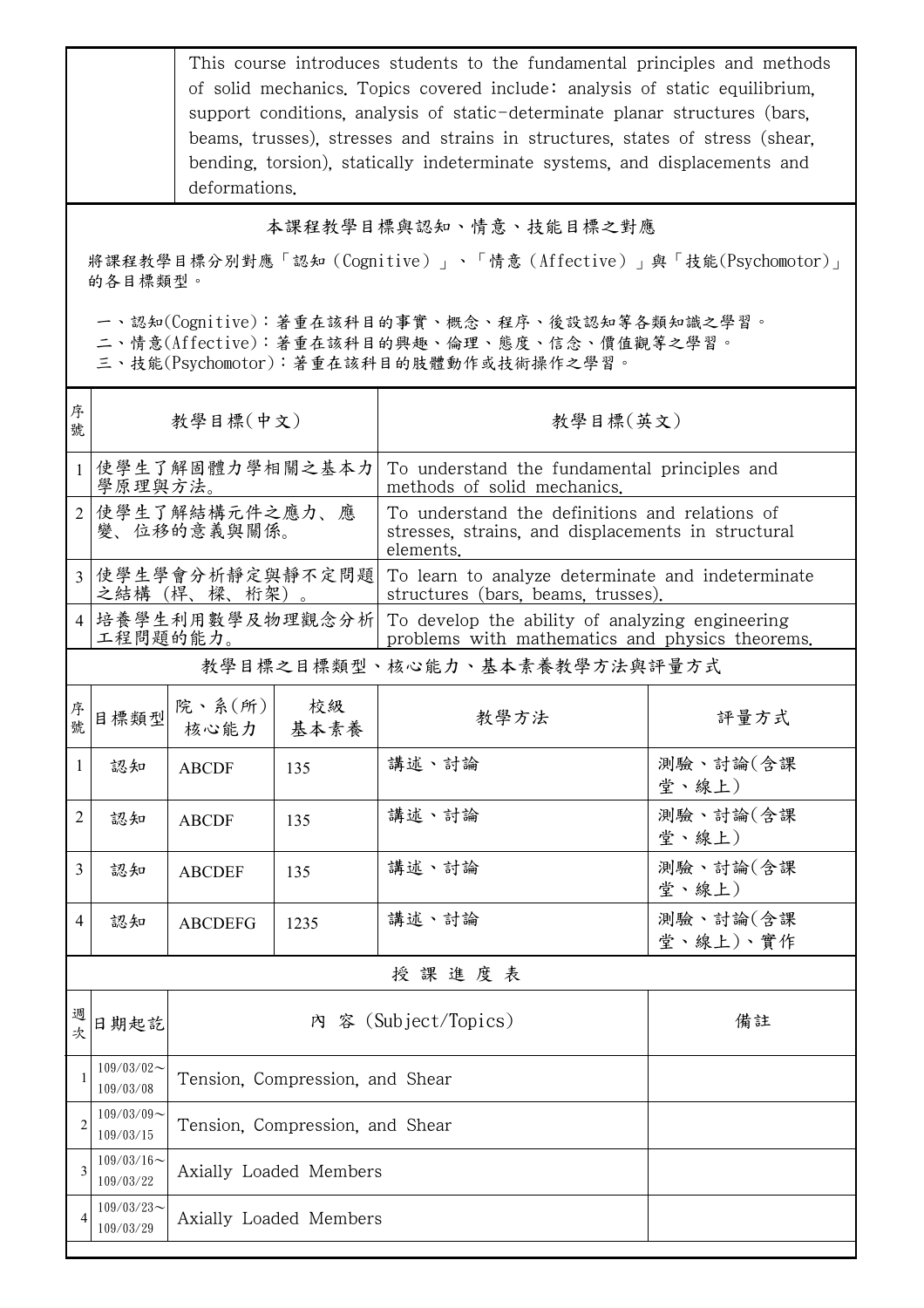| 5            | $109/03/30$ ~<br>109/04/05                      | Axially Loaded Members                                                                         |  |  |  |
|--------------|-------------------------------------------------|------------------------------------------------------------------------------------------------|--|--|--|
| 6            | $109/04/06$ ~<br>109/04/12                      | Torsion                                                                                        |  |  |  |
|              | $109/04/13$ ~<br>109/04/19                      | Torsion                                                                                        |  |  |  |
| 8            | $109/04/20$ ~<br>109/04/26                      | Torsion                                                                                        |  |  |  |
| 9            | $109/04/27$ ~<br>109/05/03                      | 期中考試週                                                                                          |  |  |  |
| 10           | $109/05/04$ ~<br>109/05/10                      | Torsion                                                                                        |  |  |  |
| 11           | $109/05/11$ ~<br>109/05/17                      | Shear Force and Bending Moment                                                                 |  |  |  |
| 12           | $109/05/18$ ~<br>109/05/24                      | Shear Force and Bending Moment                                                                 |  |  |  |
| 13           | $109/05/25$ ~<br>109/05/31                      | Stresses in Beams                                                                              |  |  |  |
| 14           | $109/06/01$ ~<br>Stresses in Beams<br>109/06/07 |                                                                                                |  |  |  |
| 15           | $109/06/08$ ~<br>Stresses in Beams<br>109/06/14 |                                                                                                |  |  |  |
| 16           | $109/06/15$ ~<br>109/06/21                      | Stresses in Beams                                                                              |  |  |  |
| 17           | $109/06/22$ ~<br>109/06/28                      | 期末考試週(本學期期末考試日期<br>為:109/6/18-109/6/24)                                                        |  |  |  |
| 18           | $109/06/29$ ~<br>109/07/05                      | 教師彈性補充教學:<br>Stresses in Beams                                                                 |  |  |  |
| 修課應<br>注意事項  |                                                 | 筆記請至「iClass平台」下載。                                                                              |  |  |  |
|              | 教學設備                                            | 電腦、投影機                                                                                         |  |  |  |
| 教科書與<br>教材   |                                                 | "Mechanics of Materials", B. J. Goodno and J. M. Gere, SI Edition Brief 2nd<br>Edition. (高立圖書) |  |  |  |
|              | 參考文獻                                            |                                                                                                |  |  |  |
| 批改作業<br>篇數   |                                                 | 篇(本欄位僅適用於所授課程需批改作業之課程教師填寫)                                                                     |  |  |  |
| 學期成績<br>計算方式 |                                                 | ◆出席率: 10.0 % ◆平時評量:30.0 % ◆期中評量:30.0 %<br>◆期末評量: 30.0 %<br>$\blacklozenge$ 其他〈 〉:<br>$\%$      |  |  |  |
|              |                                                 |                                                                                                |  |  |  |